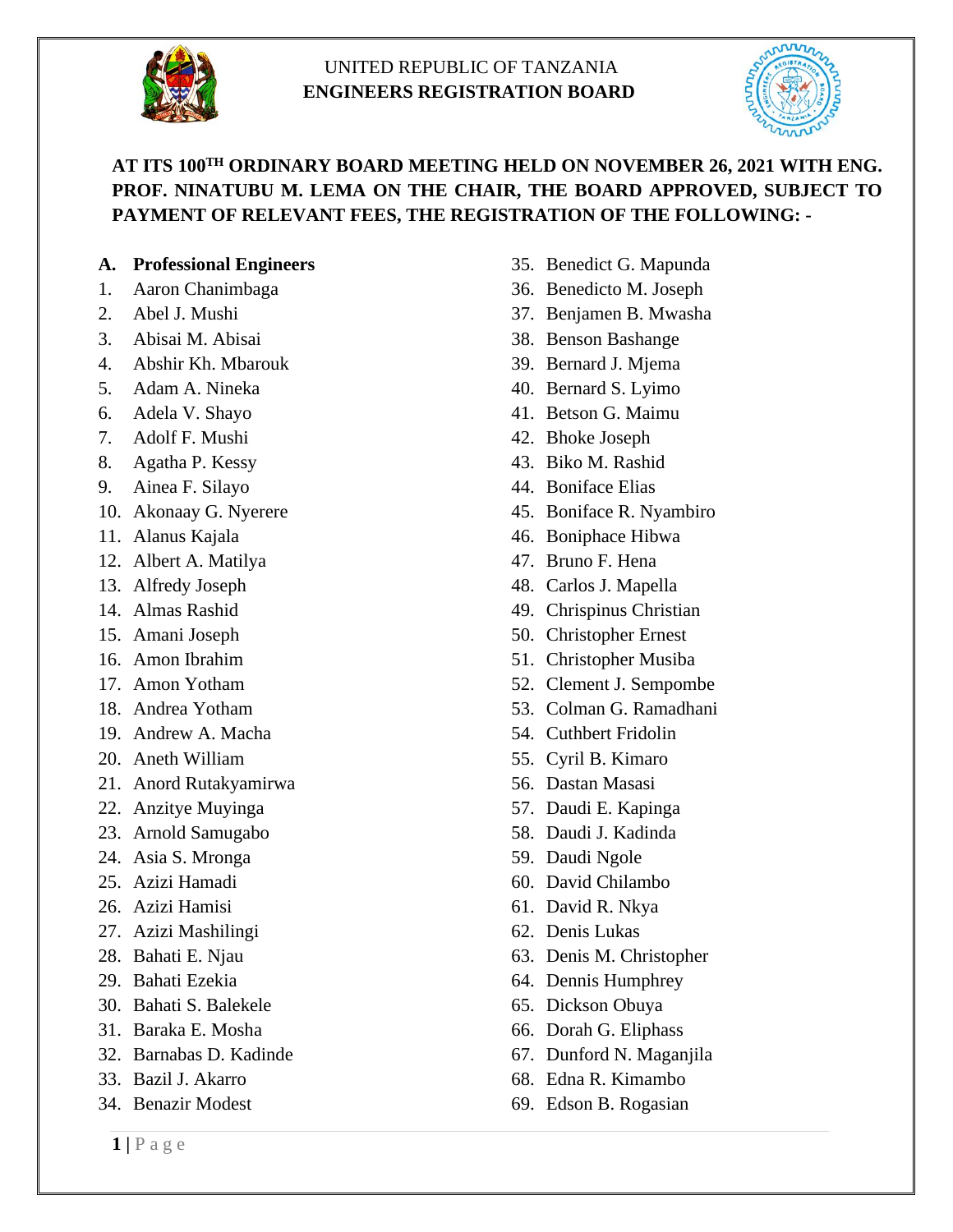70. Edson J. Sella 71. Edward P. Mwarabu 72. Elia K. Ilomo 73. Eliana G. Kawiche 74. Elias J. Mwita 75. Elida Edward 76. Elifrank Ihonde 77. Elisha Ruboha 78. Eliud Chilale 79. Emanuel Deus 80. Emanuel Tluway 81. Emil H. Ndabila 82. Emmanuel E. Mkojera 83. Emmanuel G. Assey 84. Emmanuel G. Mwangosi 85. Emmanuel John 86. Emmanuel M. Mpelo 87. Emmanuel Machafu 88. Emmanuel N. Eliya 89. Enock W. Ngoyinde 90. Enock William 91. Enos D. Phares 92. Erenei Umali 93. Ereneus Mujuni 94. Essael L. Swai 95. Ester John 96. Eston Ryoba 97. Evance D. Sangawe 98. Evance W. Ngowi 99. Evelius R. Vedasto 100.Ewald Emmanuel 101.Ezrom Edward 102.Fadhil I. Mwasumilwe 103.Fahad Y. Ismail 104.Faith J. Ufwinki 105.Fanikio S. Mwaipula 106.Faustine H. Chambo 107.Filbert Kuwoko 108.Florian R. Masero 109.Francis R. Kirambo 110.Frank B. Mwaipungu 111.Frank Chocha

112.Frank J. Changawa 113.Frank J. Ngalama 114.Frank John 115.Frank Leonidas 116.Fraza Simon 117.Gamalieli N. Issac 118.Gaston V. Mujwahuzi 119.Geoffrey K. Mwanjoka 120.GeorgeChali 121.Gerald Baslei 122.Gift J. Mgaya 123.Gilbert E. Kimboka 124.Gilbert S. Hokororo 125.Given M. Justin 126.Given S. Thobias 127.Gloria Y. Zebedayo 128.Godfrey K. Mtavangu 129.Godlove J. Kombe 130.Goodluck E. Sanga 131.Goodluck Joshua 132.Goodluck P. Kingu 133.Grace M. Daniel 134.Griffin Ngowi 135.Hadija Awadhi 136.Haika T. Kawiche 137.Halima Y. Kidula 138.Hamis H. Qaymo 139.Hamza A. Ndossy 140.Hansbert Mganga 141.Happy V. Mbuna 142.Haruni G. Joseph 143.Hilary J. Kimaro 144.Hilda S. Ghambuna 145.Hopeness E. Liundi 146.Hussein H. Chilala 147.Ibrahim Kiyungu 148.Imelda Ngailo 149.Innocent Christopher 150.Isaria A. Mcharo 151.Ismail M. Ismail 152.Jackline E. Momburi 153.Jackline Mosha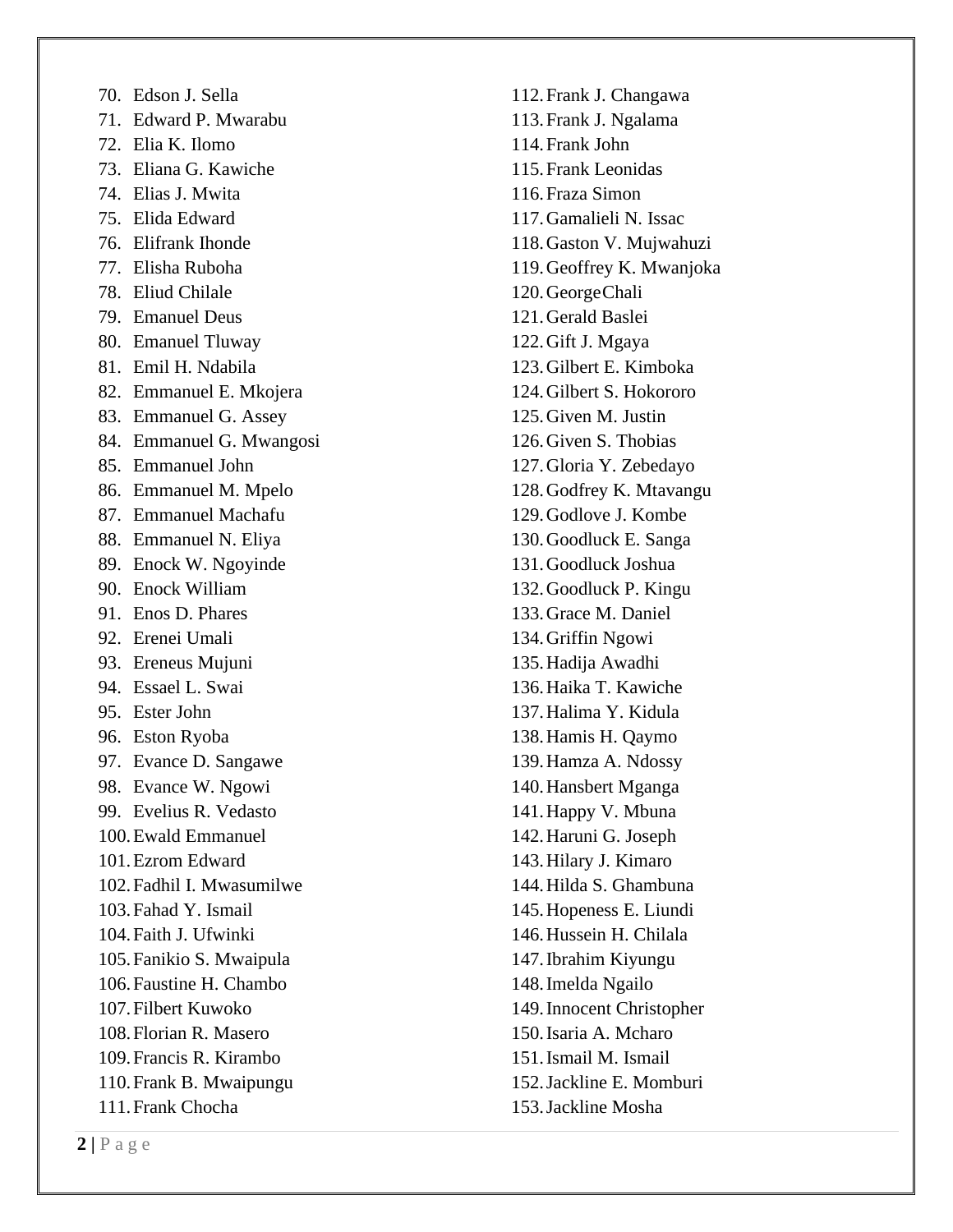154.Jackline-sia A. Uronu 155.Jackson Waled 156.James Laurent 157.James S. Mahenge 158.James Z. Nyitti 159.Japhani Madeje 160.Jaspa Abihood 161.Jeremiah Kengele 162.John Ayubu 163.John Mwendwa 164.John Rutahiwa 165.Joseph Emmanuel 166.Joseph Halinga 167.Joseph Omary 168.Jovitus Kichumu 169.Julia Mligo 170.Julian B. Emmanuel 171.Juliana R. Lwillah 172.Julius A. Maroro 173.Julius O. Mwita 174.Juma Maneno 175.Juma S. Mkela 176.Kalang'ha J. Maige 177.Kalumuna P.R. Benedicto 178.Kamanzi D. Samuel 179.Karoli Blazi 180.Kelvin B. Kimario 181.Kemwel Shayo 182.Kijoli Mohamed 183.Kuboja Magaso 184.Lazaro J. Mwaikemwa 185.Letisia R. Ndomele 186.Lodamuni Sambai 187.Louis M. Lugata 188.Lugandu Ernest 189.Lupyana Haule 190.Lusekelo J. Kibanda 191.Magembe Z. Mlasi 192.Maira R. Mgeta 193.Maligisa J. Dotto 194.Malima Ndege 195.Manguya Juma

196.Mansour M.N. Mandemla 197.Mariam R. Waziri 198.Mariamu J. Mwakyusa 199.Mary Kathola 200.MasolaJuma 201.Maxiheri J. Mapella 202.Mendrad P. Mlowe 203.Mgeta F. Sabe 204.Mlenge N. Lupetulilo 205.Mmbalo Wahab 206.Modekai M. Sanga 207.Modester F. Lukosya 208.Mohamed Rajabu 209.Mohamed Sadala 210.Moses Mihanda 211.Moses Musikira 212.Moses Urio 213.Mugundu Rambika 214.Musa A. Babu 215.Musa Madirisha 216.Mwita I.G. Omary 217.Naftal G. Lyatuu 218.Nancy P. Mduma 219.Nchilla J. Peter 220.Neema A. Mbare 221.Neema Mahua 222.Neema S. Nassoro 223.Nevard E. Kihaka 224.Nickson Shedrack 225.Noel Gideon 226.Novatus Arbogast 227.Nzaka Petro 228.Nziacharo A. Mduma 229.Omar M. Omar 230.Omary H. Kipanga 231.Oscar Sanga 232.Paschal Kashenshe 233.Patience J. Karumuna 234.Pelagia N. Richard 235.Pendo D. Haule 236.Peter J. Kabelwa 237.Peter Msofe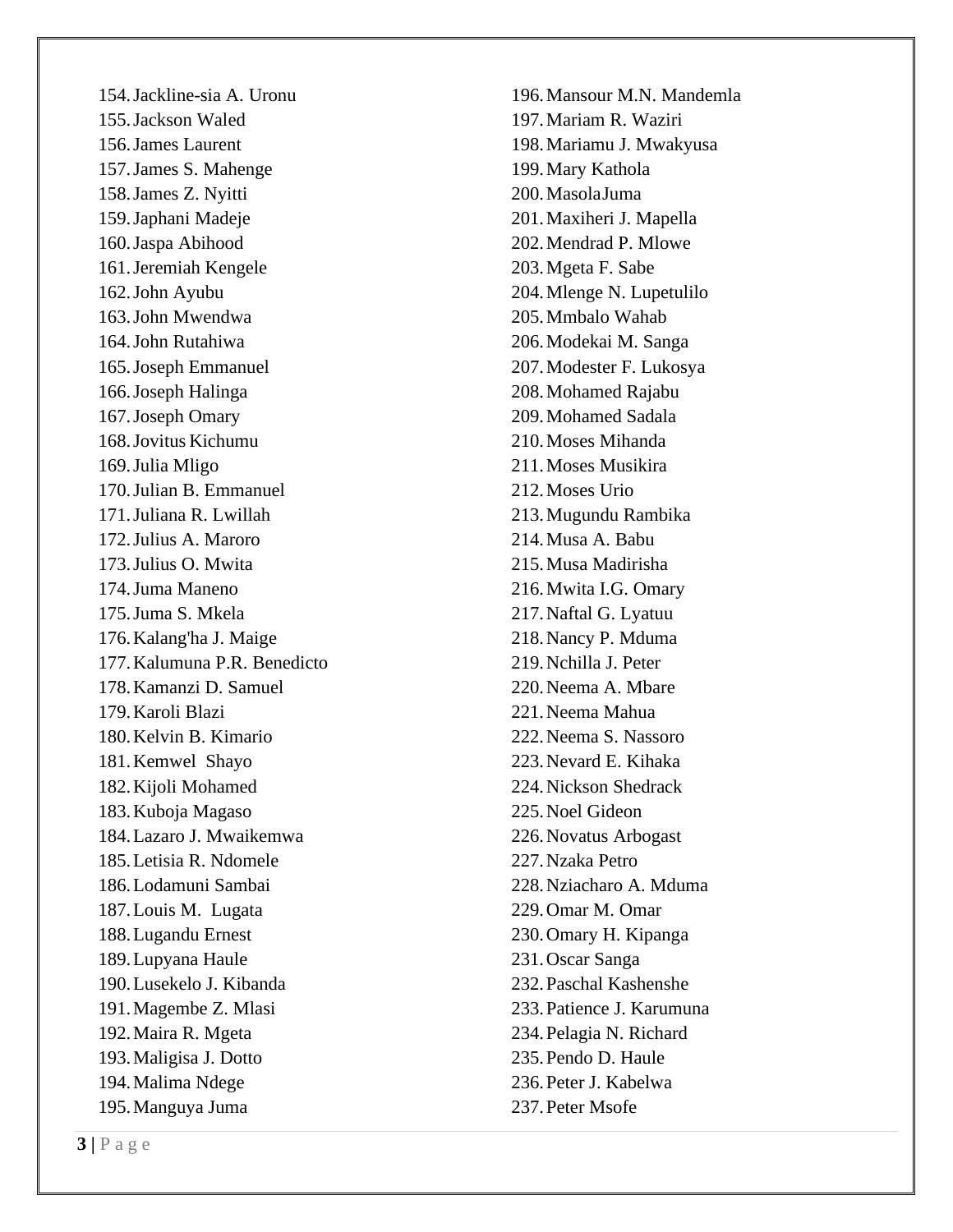238.Praygod E. Kimaro 239. Queen E. Sanga 240.Rajabu S. Dau 241.Ralf G. Makundi 242.Ramadhani O. Shemkande 243.Rashidi Shabani 244.Raymond Mahega 245.Remy Mtwale 246.Renalda S. Baynit 247.Revocatus Charles 248.Richard D. Mwakilambo 249.Ringo Bariki 250.Ruhumbika Wegoro 251.Said Ndyetabura 252.Saidi S. Shabani 253.Salehe A. Hamis 254.Salehe Salehe 255.Salim R . Abdallah 256.Salma S. Amanzi 257.Salum H. Kidagho 258.Salum K. Reuben 259.Samson D. Mayama 260.Samson M. Balele 261.Samwel R. Macha 262.Sarai Ally 263.Sebastian L. Nicodem 264.Seif H. Seif 265.Selemani O. Mdee 266.Shaba n i Allai 267.Sheila Mwihava 268.Sifa N. Revocatus 269.Silvia M. Ndimbo 270.Stanslaus T. Kaswanu 271.Stephen S. Tungu 272.Theodory Zani 273.Tumaini L. Edgar 274.Vailet G. Mmary 275.Veronica M. Kimea 276.Vishal N. Patel 277.Wilson Novath 278.Yuda M. Thomas 279.Yusuph B. Mhando

280.Yusuph H. Ismail 281. Zacharia M. Charles 282. Zacheo Y. John 283. Zakayo Shou **B. Temporary Professional Engineers** 1. Abdelsatiar G.A.M. Mohammed 2. Ahmed A.A. Mohamed 3. Ahmed A.S. Mohamed 4. Ahmed H.M.I. Elbohas 5. Ahmed I.M. Mansour 6. Ahmed O.M.H. Salama 7. Ahmed S.M. Abousalem 8. Ahmed A.A.E. Elmenshawy 9. Ahmed I .I. Omar 10. Ahmed K.E.A. Ghazala 11. Ahmed M.A. Elmorabaa 12. Ahmed M.E. Mahmoud 13. Ali M.A.M. Amer 14. Ammar S.H Algendi 15. Amr H.I. Hussien 16. Ashraf A.M. Abdou 17. Chunliang Liu 18. Cui Ruitao 19. Devada Satish 20. Dharamvir Kumar 21. Du Ziping 22. Ebrahim S.A. Elmazahy 23. Ehab F.M. Ahmed 24. Filipe A.A. Silva 25. Getu -haile Michael 26. Haksoon Baek 27. HassanM.H. Gouda 28. Hazem M.S. Alashi 29. Hesham R.F. Ahmed 30. Hesham S.M.A. Mousa 31. Hosam G.A. Khedr 32. Huang Ke 33. Kampli M.M. Shek 34. Khurshid Alam 35. Ki Soo Kang 36. Kunkoo Lee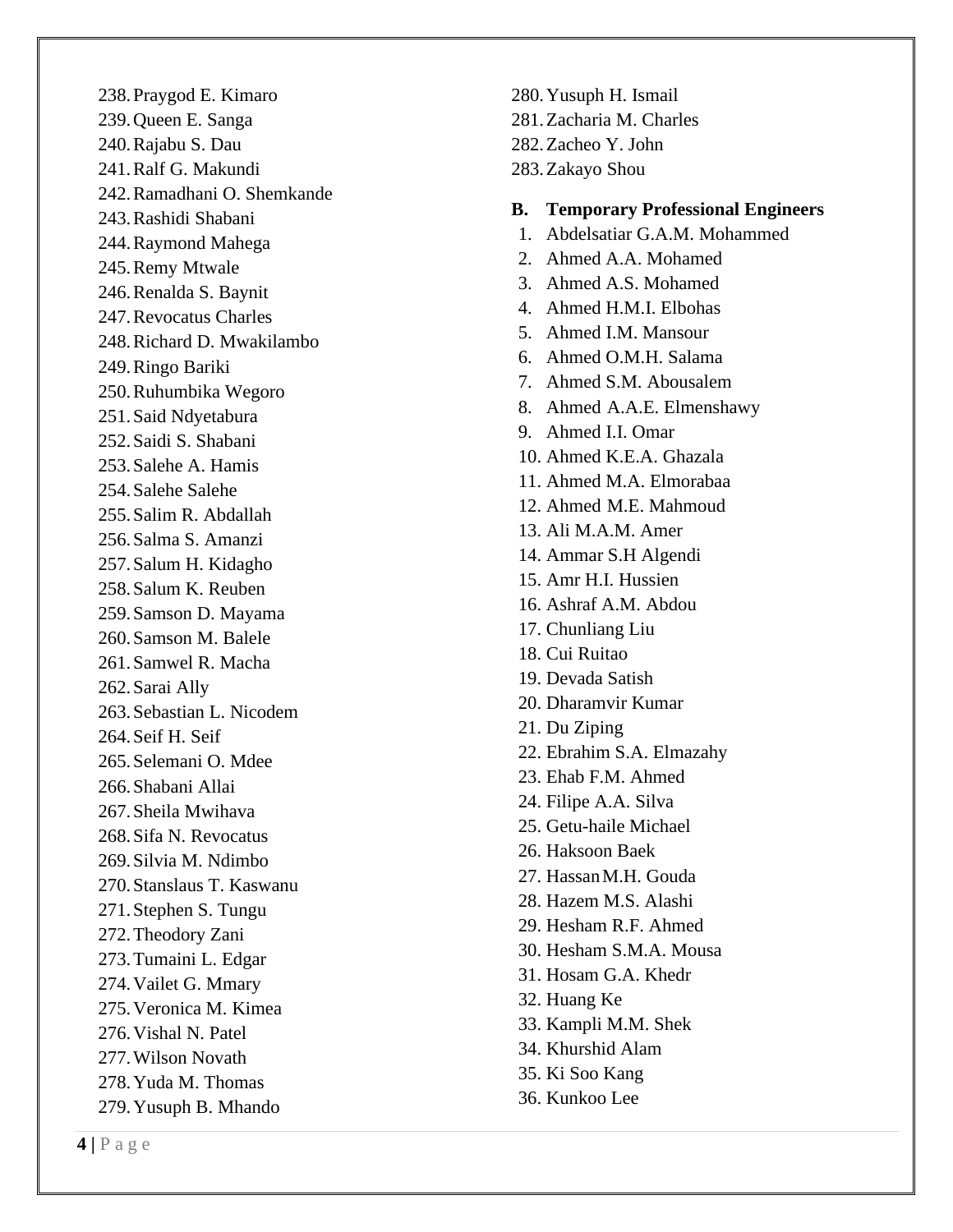37. Leo Romel M. Escamilla 38. Li Bin 39. Li Changshun 40. Liu Yuanli 41. Luis E.G. Sato 42. Ma Ligong 43. Mohamed A.A. Hafez 44. Mohamed A.M. Bakhit 45. Mohamed M.S. Mohamed 46. Mohamed S.A.M. Khtab 47. Mohamed S.M.A Hadi 48. Mohameed M. Elbeheidy 49. Mohammed G.A. Mohammed 50. Mostafa A.G.A Abbas 51. Muchalmkar S. Sangshatty 52. Mustafa A. Ozer 53. Qiao Zhen 54. Ratikanta Behera 55. Seshu Allu 56. Seyedjavad Barakchian 57. Shanbag T. Dinesh 58. Shehab I.M.I. Zayed 59. Subramanian Boothalingam 60. Tongbin Li 61. Wang Guangming 62. Xiang Junrui 63. Yan Zhihui 64. Yang Zhenhui 65. Yehia A.Z.I. Farag 66. Yusuf I. Agtas 67. Zhang Cheng 68. Zhang Wang **C. Consulting Engineers** 1. Amos A. Mtweve 2. Deus D. Masige 3. Gloria P. Shali

- 4. Mosses S. Msuya
- 5. Raphael Joseph
- 6. Reuben Anthony

# **D. Temporary Consulting Engineer**

- 1. John A. Farnell
- 2. Huo Guiging

## **E. Local Engineering Consulting Firms**

- 1. Grandconsult Engineers & Planners Ltd
- 2. KIRES Prime(T) Ltd
- 3. RUWASA Engineering Consulting Unit
- 4. TAEEs Company

### **F. Foreign Engineering Consulting Firm**

- 1. FUZHOU Survey and Design Institute Co. Ltd
- 2. SYSTRA CANADA Inc

### **G. Material Testing Laboratory**

1. TANROADS COAST Laboratory

### **H. Incorporated Engineers**

- 1. Amos A. Bwire
- 2. Ephraim A. Mikebuko
- 3. Issa A. Ridhwani
- 4. Salvatory J. Temba

## **I. Graduate Engineers**

- 1. Abas T.Tunku
- 2. Abdul-Aziz S. Saadallah
- 3. Abdulhard Tamim
- 4. Abdulkadir Z. Mabewa
- 5. Abdulkarim N. Maliki
- 6. Abdullatif H. Mwasha
- 7. Abdulrazaki S. Kikuwi
- 8. Abel Luvunza
- 9. Abraham L. Koyaki
- 10. Adonias Gidion
- 11. Agatha M. Mbunda
- 12. Agatha Z. Mahenge
- 13. Agileus G. Biro
- 14. Agnes F. Mtachi
- 15. Alex A. Masanja
- 16. Alhaji R. Sandari
- 17. Ali H. Haroun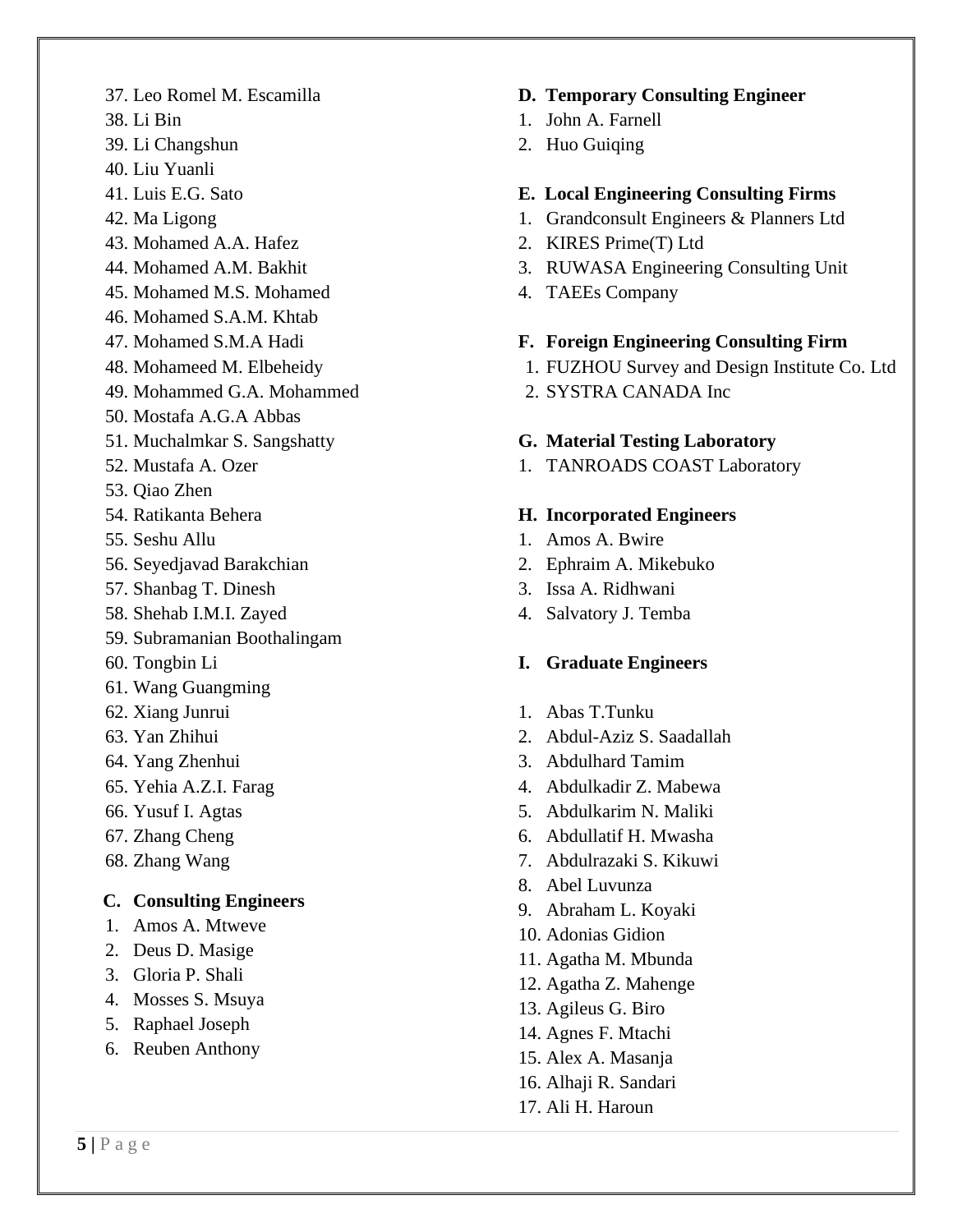18. Alinanuswe Modest 19. Alkassim M . Nassor 20. Allen E . Kimaro 21. Allen T. Mambo 22. Ally H . Mpogole 23. Ally J . Mjema 24. Ally N . Mndeme 25. Anael G . Moshi 26. Andrea B . Yasson 27. Aneth G . Ndyetabula 28. Angela A. Leken 29. Angela F . Kakezi 30. Anitha James 31. Anitha G . Mushi 32. Annamary B . Mselle 33. Anthony F . Luvulilo 34. Anthony T . Gwarasa 35. Arnold R . Kirenga 36. Asnali Shamsho 37. Athumani H . Mrisho 38. Awadhi Suleiman 39. Ayubu T . Kabuje 40. Azizi A . Namanga 41. Badru A . Akida 42. Baraka Bururyo 43. Baraka S . Pazi 44. Baraka S . Kabezi 45. Bashiri Ramadhani 46. Bashiru I . Mwagala 47. Beatrice O . Kayoya 48. Beatrice K . Munisi 49. Benjamin L . Minani 50. Benson A . Moshi 51. Benson E . Lukumay 52. Bernard J . Kyungai 53. Bhoke N . Juma 54. Bianda T . Masatu 55. Boniface Achiula 56. Boniface A . Mwageni 57. Boniphace C . Bahati 58. Bruno F. Hena 59. Bulabo L . Ludomiya

60. Burton K . Chrispin 61. Calvin S. Lyimo 62. Catherine Boniphace 63. Catherine V. Masangula 64. Cecilia J . Madoshi 65. Cedric S . Nyimbi 66. Chaangaja S . Msuya 67. Charles Iganja 68. Charles B . Thomas 69. Charles G . Marwa 70. Charles K . Samwel 71. Charles M . Andrew 72. Christian D . Dugange 73. Clinton F . August 74. Constatino O. Tesha 75. Costa Kayombo 76. Cremens L . Ngwasi 77. Daniel E . Mwanga 78. Daniel E . Mkinga 79. Daniel J . Machaku 80. Daniel K . Mlimba 81. Daniel M . Kagisa 82. Daud Guyela 83. Daud D . Bujuna 84. Daudi R . Massam 85. David E. Nkuba 86. David M. Chilambo 87. David A . Wangere 88. David John Matewele 89. David M . Simbi 90. Denis E . Mkindi 91. Denis H. Yohana 92. Deus Shiku 93. Deus H . Shija 94. Dickson Watson 95. Digna F . Lyimo 96. Dismas Gregory 97. Dismas M. Matete 98. Dominick A . Msaba 99. Dominick D . Karugendo 100.Doreen J . Mlele 101.Doris G . Kiwelu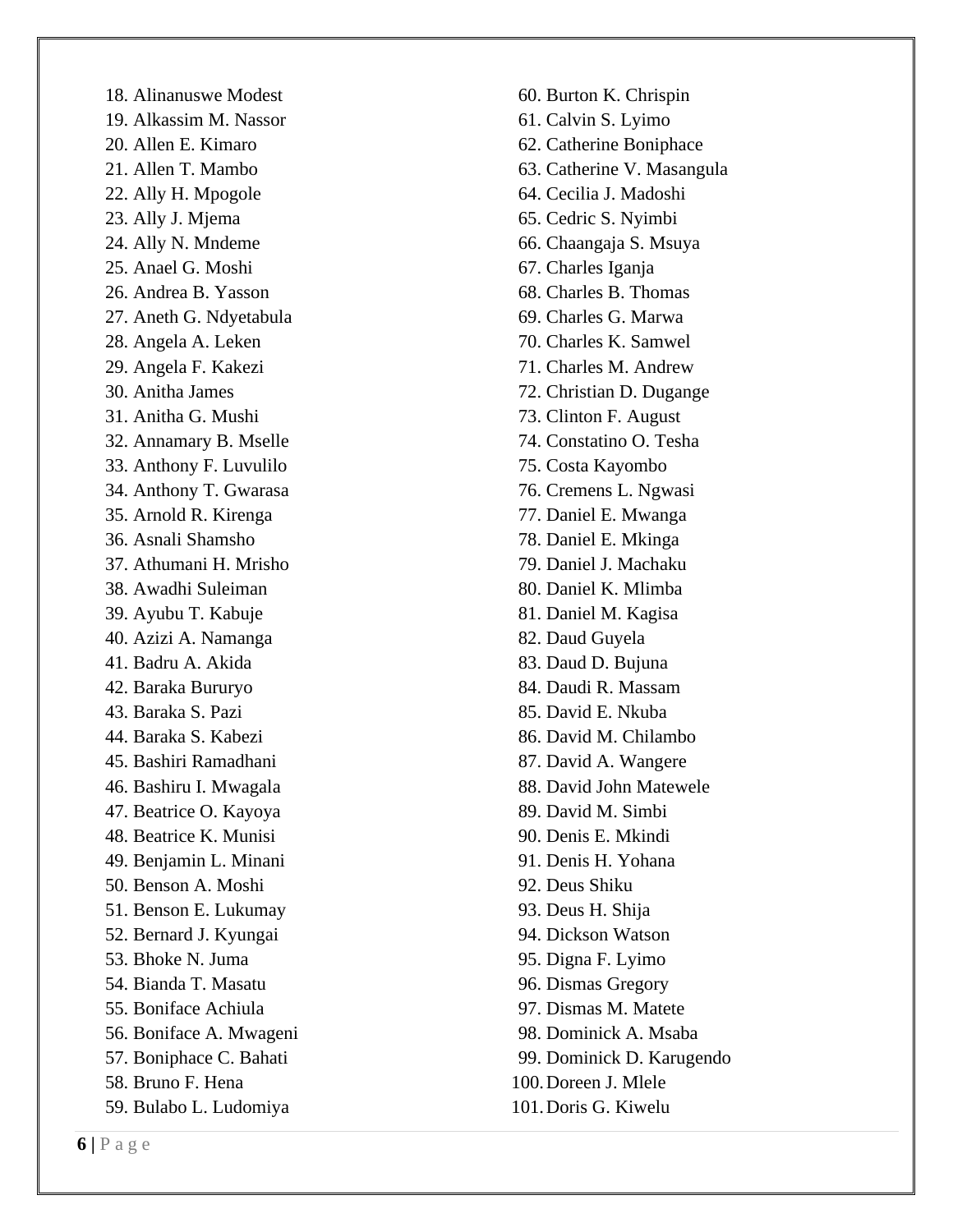102.Edger E. Rutachukurwa 103.Edward Barnabas 104.Elias M. Njigombejo 105.Eliazary T. Adundo 106.Elibarick M. Hilary 107.Elilumba Hamis 108.Elina Caroly 109.Elina A. Kyando 110.Elisha B. Msigwa 111.Elisha E. Subira 112.Elisha J. Ndingo 113.Elisha P. Sembo 114.Eliud N. Elias 115.Eliya K. Eliasi 116.Elyson S. Shunashu 117.Emanuel B. Maguzu 118.Emanuel N. Madangi 119.Emma F. Mwandenga 120.Emmanuel A. Mboya 121.Emmanuel D. Kabudi 122.Emmanuel J. Sange 123.Emmanuel J. Waweru 124.Emmanuel K. Kagya 125.Emmanuel K. Malabija 126.Emmanuel M. Muzigaba 127.Emmanuel M. Ngeiyamu 128.Emmanuel N. Gaudence 129.Emmanuel S. Dahaye 130.Emmanuel V. Masanja 131.Emmanuel W. Nicas 132.Enesa M. Ngailo 133.Erasmo Haule 134.Erick P. Matete 135.Erick P. Mbise 136.Erick Were 137.Erick D. Ntakamulenga 138.Erick E. Kilawa 139.Erick L. Mtani 140.Ernest F. Olesitoni 141.Eva N. Mpogolo 142.Evarist A. Alphonce 143.Evelyne E. Mziray

144.Everius Raulian 145.Evody G. Kabuta 146.Ezekia G. Ngata 147.Ezra E. Ntahondi 148.Fadhili Yusuph 149.Fadhili A. Nyamwinuka 150.Faiza K. Ussi 151.Fanuel G. Ibambai 152.Fanuel R. Munuo 153.Faraja L. Komba 154.Faraji A. Kamtande 155.Faraji J. Salumu 156.Farida S. Salum 157.Farida S. Himiri 158.Fathia J. Kheir 159.Fatina K. Kagambo 160.Fatma A. Noor 161.Fatuma A. Awadhi 162.Faustine S. Lukindo 163.Felix H. Kayunga 164.Festa J. Kyoma 165.Festo N. Mnosi 166.Fetzer E. Mmari 167.Fidelis Stephano 168.Fitina Jackson 169.Florentina P. Ndakidemi 170.Florian E. Kipeta 171.Force L. Ndege 172.Francis J. Mwampashi 173.Francis R. Burra 174.Frank Nestory 175.Frank E. Fulugence 176.Frank E. Ibegero 177.Frank P. Bigirwamungu 178.Fravius Adolph 179.Fred M. Kiwayo 180.Fred F. Mwakalinga 181.Fredrick S. Rwamukyo 182.Fredy Masanja 183.Fredy L. Kilanga 184.Gabriel A. Warioba 185.Gabriel S. Zayumba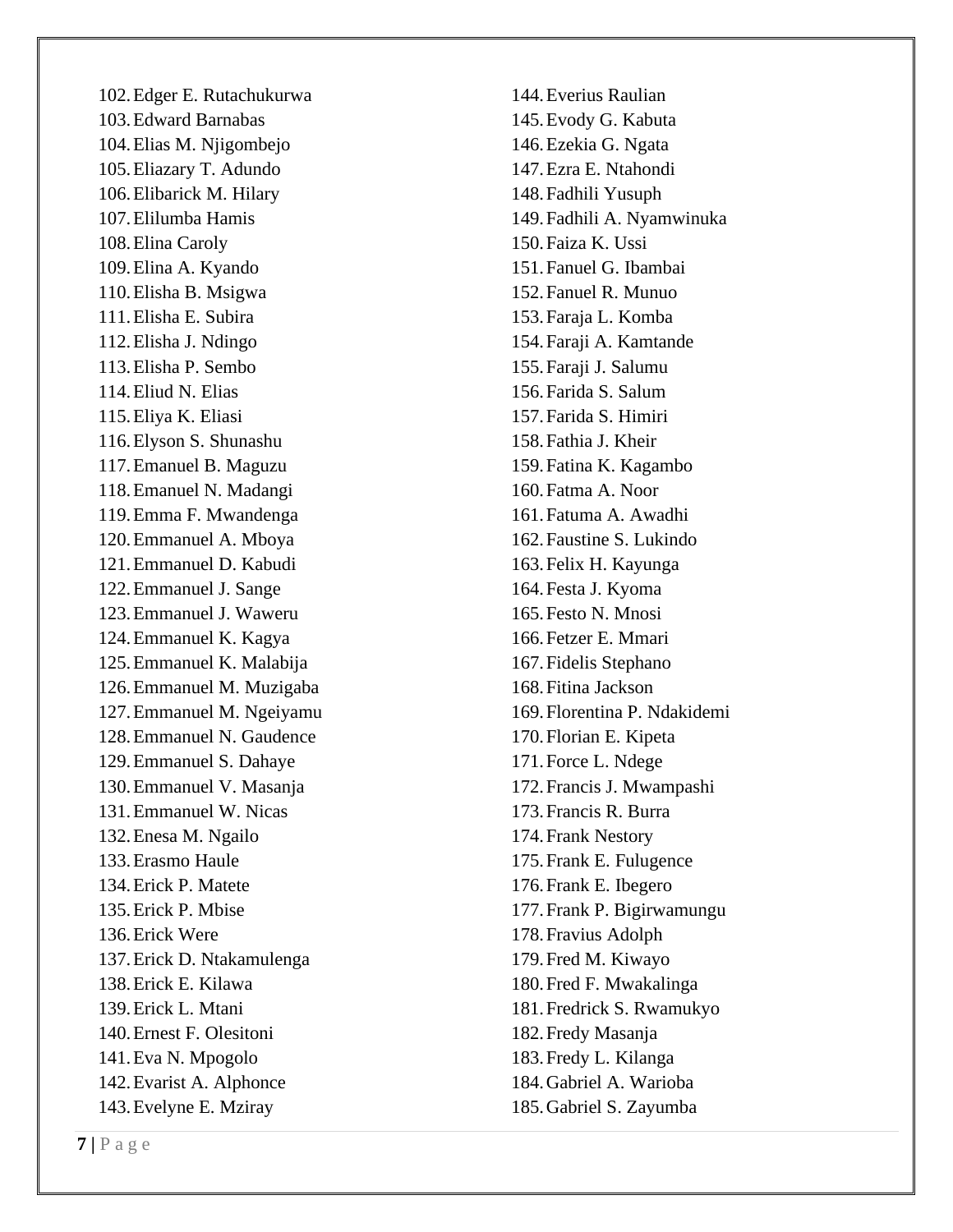186.Gabriel V. Tarimo 187.Gasper K. Ngasa 188.George T. Shayo 189.George E. Zozimo 190.George G. Temu 191.George M. Justine 192.George M. Nyabara 193.George N. Amon 194.Gerald Wille 195.Gerald M. Colyvas 196.Gerald T. Benedict 197.Geraldina S. Komba 198.Gervas G. Lukinja 199.Gideon F. Machange 200.Gidion M. Mtweve 201.Gidion Marcel 202.Gilbert E. Ringo 203.Gilbert G. Uforo 204.Gilbert M. Mollel 205.Gilbert S. Terugwa 206.Given D. Kowero 207.Gloria F. Nkondo 208.Godfrey F. Maisa 209.Godfrey G. Nyamwihula 210.Godfrey I. Mwakalambo 211.Godlisten M. Kavishe 212.Goodluck Jacob 213.Goodluck E. Kissanga 214.Goodluck G. Mwikala 215.Goodluck J. Oyolla 216.Goodluck P. Kingu 217.Grace L. Mathew 218.Haji S. Fimbombaya 219.Hakimu H Ngongongo 220.Halifa A. Kiluvia 221.Halima Ramadhani 222.Hamad A. Hamad 223.Hamida B. Nampenya 224.Hamisi S. Manyaji 225.Hamisi Y. Majura 226.Happiness C. Panga 227.Happiness H. Njela

228.Happy P. Lutumo 229.Hassan Y. Hangahanga 230.Hassani N. Sesala 231.Heavenlight E. Urio 232.Hellen G. Wimile 233.Heri C. Njombe 234.Hildegrius R. Joseph 235.Hope J. Meshack 236.Hussein A. Kambangwa 237.Ibrahim F. Alakrabi 238.Iddi Selemani 239.Iddi S. Sungura 240.Iddy R. Swalehe 241.Idrisa B. Mkallah 242.Idrisa S. Kambi 243.Ignas R. Changwa 244.Ignatus T. Lupapulo 245.Imani E. Mnkondya 246.Imani M. Michael 247.Innocent P. Kadodo 248.Innocent A. Kyara 249.Innocent M. Ruseke 250.Innocent O. Mtui 251.Irene Y. Issah 252.Irene F. Ngonya 253.Isack J. Odero 254.Isihaka Amiri 255.Ismail Abel 256.Ismail Hassan 257.Issa Yusuf 258.Issa S. Moh'd 259.Ivo B. Mamseri 260.Jackline A. Malema 261.Jackline Kimaro 262.Jackson F. Masamu 263.Jackson C. Rugumisa 264.Jackson J. Mssawa 265.Jackson J. Mahundi 266.Jackson J. Kulangwa 267.Jackson R. Laizer 268.Jackson R. Donald 269.Jacob F. Lawuo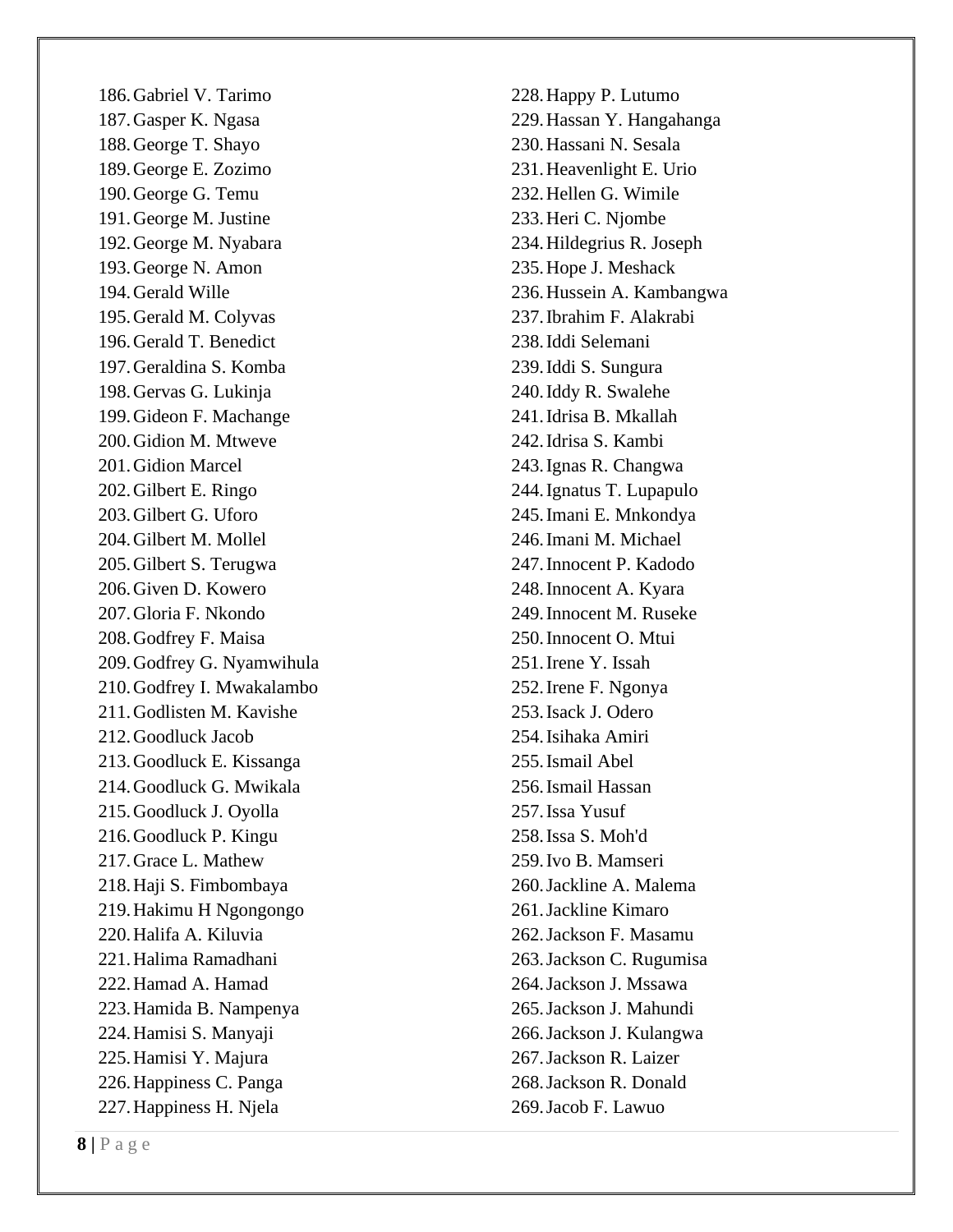270.Jacob P. Mchaki 271.Jacob T. Octavian 272.Jacton Kateme 273.Jamal A. Ajuaye 274.James F. Kadogo 275.James M. Mmari 276.Janeth K. William 277.Japhet K. Ntakahoraho 278.Japhet William 279.Jason S. Ntoke 280.Jeff C. Muleju 281.Jefta M. Julius 282.Jeremiah M. Shigera 283.Jimmy E. Matawana 284.Joannes I. Bilasho 285.Johnstone R. Kitengule 286.Jonas D. Tarimo 287.Jonathan S. Sajjabi 288.Jonson R. Kaaya 289.Joram E. Letara 290.Joseph B. Mwampeta 291.Joseph C. Nyarubamba 292.Joseph J. Kambesha 293.Joseph J. Mburi 294.Joseph L. Mapunda 295.Josephat M. Kadoto 296.Joshua Donald 297.Joshua N. Songa 298.Josia A. Bilikwija 299.Joyce A. Kilasi 300.Julius Andrew 301.Julius P. Matiku 302.Juma Almas 303.Juma A. Kiumba 304.Juma M. Mshana 305.Juma M. Juma 306.Justin A. Kiuko 307.Justine M. Kajana 308.Justine F. Choga 309.Justus Audax 310.Justus F. Ntibikeha 311.Kapuli Mpemba

312.Karim M. Maeda 313.Kefa Maketa 314.Kelvin N. Meela 315.Kessy A. Furutuni 316.Kijoli M. Hemed 317.Kingu Luther 318.Kulwa Deus 319.Kulwa S. Omary 320.Lameck G. Mlawa 321.Laurent A. Mganga 322.Leonida C. Kalinga 323.Lilian C. Kawala 324.Lilian E. Kimbori 325.Lilian G. Shao 326.Linda O. Kimaro 327.Lisa R. Kiiza 328.Luca D. Arobogast 329.Lucina R. Livigha 330.Ludoviko John 331.Lydia E. Nyalaja 332.Lydia R. Frednand 333.Magembe J. Madatta 334.Mahdi M. Iddi 335.Mariam Ibrahim 336.Mariamu E. Mkwabi 337.Mario A. Kayombo 338.Martha Julius 339.Mary P. Clemence 340.Mathew Elias 341.Mathew C. Emanuel 342.Mathias B. Nkwera 343.Mathias J. Karol 344.Matutu I. Godfrey 345.Mayela Yombo 346.Mbiha Fanuel 347.Mbuzimbili Richard 348.Meesa A. Kitomari 349.Mgoma I. Mtani 350.Milson E. Kibona 351.Mintanga A. Mintanga 352.Miriam L. Muura 353.Mitchell J. Dotto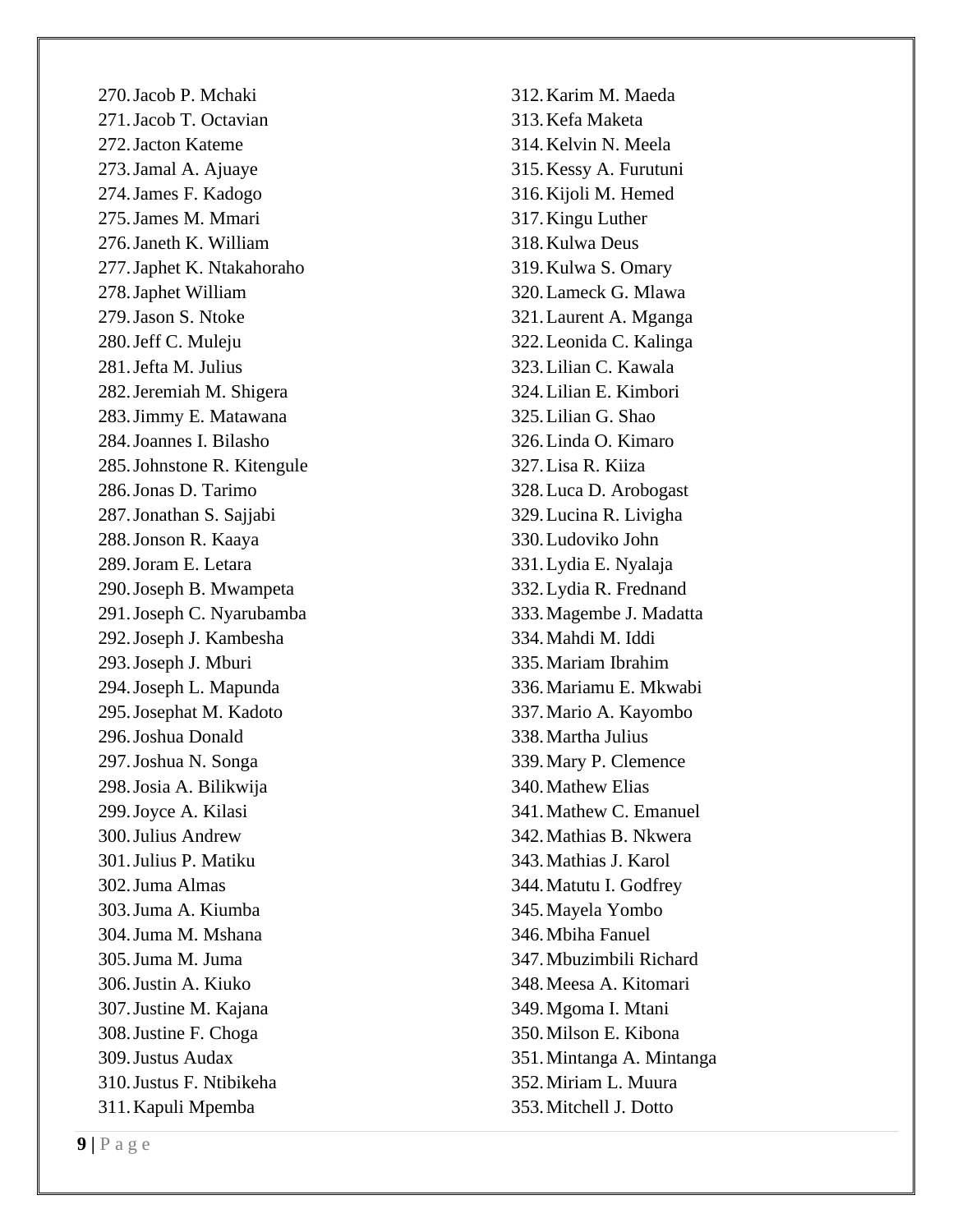354.Mkumbukwa H. Nyomolelo 355.Mohamed Y. Msenga 356.Moses M. Malibiche 357.Mosses E. Chisanza 358.Msafiri A. Mikidadi 359.Mtuli J. Burugu 360.Mwajuma T. Babu 361.Mwanaisha A. Kulinga 362.Nancy Z. Tesha 363.Nassir R. Suleiman 364.Nebiot S. Mtandi 365.Neema C. Mwashihava 366.Neema L. Mzena 367.Nelson N. Ng'hoboko 368.Nesphory K. Subira 369.Newton N. Msalilwa 370.Nicholaus N. Yagile 371.Noel Zacharia 372.Nuru Shahdadi 373.Nuru Z. Kafuku 374.Nyakina P. Mafuru 375.Nyakiriga Warioba 376.Omar A. Omar 377.Omary H. Mgomba 378.Omary M. Bushiri 379.Osward C. Ndwangira 380.Otto M. Peter 381.Paschal Hamis 382.Paschal Hilya 383.Paschal J. Masaka 384.Paul Maro 385.Paulo B. Ngalawa 386.Paulo M. Lushinge 387. Pelagia M. Liheta 388. Pendo C. Shillingi 389. Peter Christopher 390. Peter D. Msendo 391. Petro S. Busumabu 392. Philip N. Ismail 393. Prisca J. Magesa 394. Pudensiana P. Mpangala 395. Rahim A. Mbezi

396. Ramadhan J. Wambura 397. Ramadhani Mohamedi 398. Ramadhani H. Shabani 399. Ramadhani I. Bundala 400. Ramadhani N. Wahanza 401. Rashid T. Kapungu 402. Raymond Julius 403. Raymund J. Kihaka 404. Rehema E. Mgomba 405. Rehema M. Mhando 406. Restpicius E. Mugimba 407. Rhobin W. Deus 408. Richard Donald 409. Richard M. Ottaru 410. Richard P. Semango 411. Rifat M. Rashid 412. Robert Elikana 413. Robert D. Mkello 414. Rukia A. Seifu 415. Rukia H. Mkolwe 416. Safari M. Ambindwile 417. Saidi A. Mhando 418. Saidi J. Daudi 419. Salaho F. Gwacha 420. Salma A. Ulomi 421. Salum M. Mwakilachile 422. Samuel J. Magawa 423. Samwel S. Mwandelile 424. Savin S. Shayo 425. Sekela R. Mwampale 426. Seleli S. Seleli 427. Selemani K. Salehe 428. Selestine D. Shwagara 429. Sevenns O. Ageng`a 430. Shaaban R. Kimokole 431. Shadhili M. Abdallah 432. Shadidi M. Lugazo 433.Sharon M. Fwenji 434.Shukuru R. Ndaskoi 435.Sifuni M. Kitila 436.Simon E. Sijapenda 437.Sipora M. Kitalima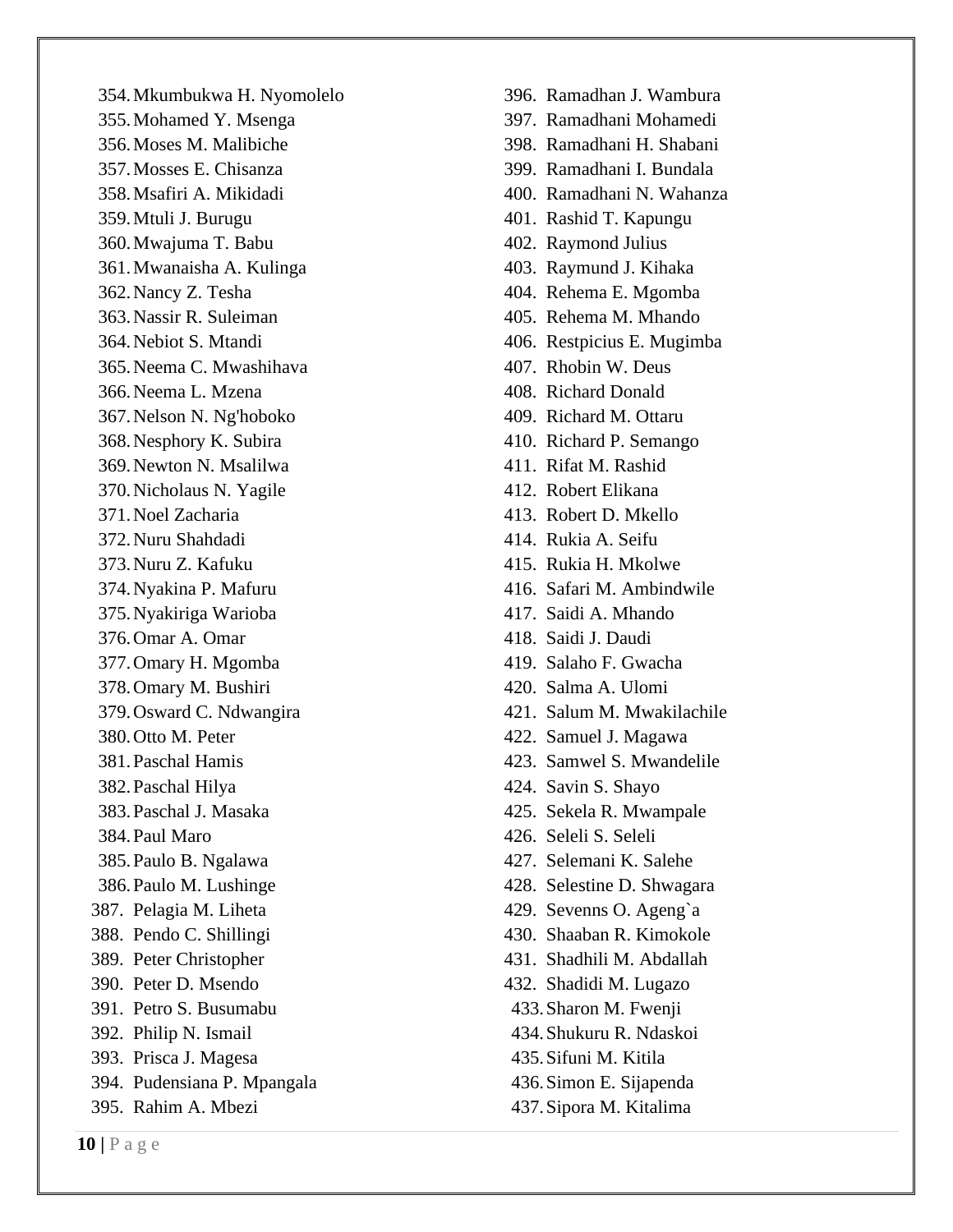438.Sixbert J. Sixbert 439.Stanford N. Misana 440.Stanley Z. Michael 441.Stansilaus J. Mallya 442.Stantone B. Itagulana 443.Stella Mafue 444.Suma M. Stima 445.Sunday Adili 446.Suzan J. Minja 447.Swalha P. Sangu 448.Theophilas T. Mfala 449.Thomas C. Nusukoti 450.Venance E. Mwafula 451.Venance G. Angu 452.Vicky E. Rweyemam 453.Vincent S. Missungwi 454.Walpha A. Sheween 455.Wangwe R. Joshua 456.Warioba S. Mabeche 457.Warioba M. Magwega 458.Wilberforce C. Moshi 459.Wilbert C. Bendera 460.William Samwel 461.William J. Magige 462.William L. Sospeter 463.William T. Mgani 464.Wilson M. Nyanjali 465.Wolfgang J. Kakiza 466.Yahya S. Ngaola 467.Yakobo P. Marmo 468.Yoshua R. Samson 469.Yuda Museru 470.Yusto Y. Katale 471.Yusufu J. Mtaturu 472.Yusuph Waya 473.Zakaria D. Sebogo 474.Zulu A. Mwakanji

#### **J. Engineering Technician Level I**

- 1. Abdallah F. Nkuliye
- 2. Ahmad H. Nakwilinga
- 3. Alhaji H. Kirundwa
- 4. Ally B. Mkangumbe
- 5. Andrea John
- 6. Ayubu Mlwafu
- 7. Ayubu A. Ayubu
- 8. Charles M. Magessa
- 9. Cosmas Masai
- 10. Elibert D. Gwakula
- 11. Emmanuel E. Kasogela
- 12. Gasper C. Tarimo
- 13. George J. Choyo
- 14. Gloria F. Mwenda
- 15. Gurisha A. Mduma
- 16. Haruna T. Haruna
- 17. Hassan I. Kihame
- 18. Japhet J. Sariah
- 19. Jasper J. Kyaruzi
- 20. Joseph S. Kweka
- 21. Josia J. Mtani
- 22. Juma M. Athumani
- 23. Jumanne Kasoga
- 24. Karim S. Kabanda
- 25. Katambi Bahati
- 26. Khadija Noah
- 27. Magreth J. Athanas
- 28. Manyama K. Manyama
- 29. Martha S. Kalinga
- 30. Mary P. Mbawala
- 31. Ndege M. Magashi
- 32. Nkelya M. Sahani
- 33. Nsajo H. Morice
- 34. Ntumengwa N.Salim
- 35. Nziza P. Rufutu
- 36. Paskali S. Ntandu
- 37. Petro Chacha
- 38. Phares Y. Gunda
- 39. Raymond K. Masaka
- 40. Samweli M. Mtani
- 41. Sayuni G. Stanslaus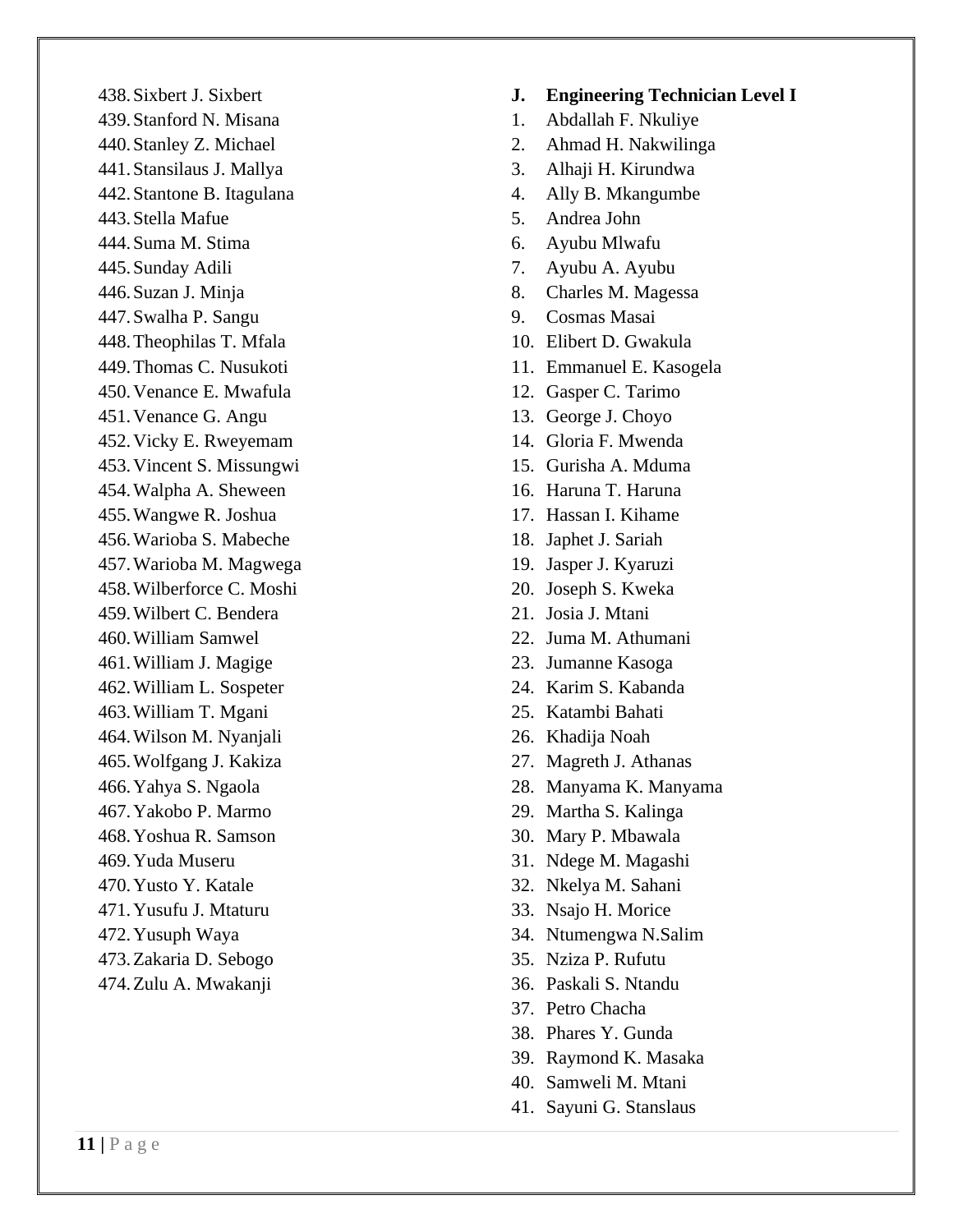- 42. Sebastian J. Kalinga
- 43. Simon S. Marco
- 44. Thaudos E. Mwanshuli
- 45. Zenaida N. Sanjo

#### **K. Engineering Technician Level II**

- 1. Abdulrahman Liundi
- 2. Aiden Josias Peter
- 3. Albert A. Nkini
- 4. Anjero J. Kihaga
- 5. Awamu Mikidadi
- 6. Bakari H. Mkomwa
- 7. Cosmas E. Kalowa
- 8. David J. Magomele
- 9. Donatus B. Lugundu
- 10. Edina M. Mongoso
- 11. Elizabeth M. Mashauri
- 12. Emily K. Mrema
- 13. Emmanuel E. Shoo
- 14. Enancy P. Bughali
- 15. Erick J. Mtaturu
- 16. Ernest M. Ntanga
- 17. Fransisko M. Kawaki
- 18. Furaha Ahazi
- 19. George Kashushura
- 20. Gidion L. Mbata
- 21. Graciano J. Christian
- 22. Hamimu A. Luti
- 23. Hamis J. Salum
- 24. Hans J.Panga
- 25. Hassan M. Idd
- 26. Hussein A.Shabani
- 27. Ibrahimu E. Marandu
- 28. Idrisa A. Rajabu
- 29. Jackline John 30. Jackson E. Tarimo 31. Joseph A. Lyakurwa 32. Josephat F Isaay 33. Juliani A. Lubuva 34. Kelvin R. Ketegwe 35. Majuto Joseph 36. Muhina R. Benedict 37. Musa Z. Erasto 38. Mussa A. Mdossi 39. Oscar Matiko 40. Peter B. Musphany 41. Peter W. Mwagike 42. Revocatus Kazoba 43. Said B. Azimio 44. Said Salum 45. Salmin Amri 46. Samwel Thomas 47. Samwel Z. Ndambile 48. Shabani A. Hassan 49. Shamila Hashim 50. Simon Mipawa 51. Siya S. Mongela
- 52. Tunzo N. Awazi
- 53. Victoria A. Mdee
- 54. Waziri B. Juma

*The Engineers Registration Regulations, 2010 (GN No. 35 of January 29, 2010), provide as follows:*

*(1) A person whose application for registration as a Professional Engineer has been approved shall within two months of the date of notification of such approval, pay to the Board a registration fee of an amount as the Board may prescribe.*